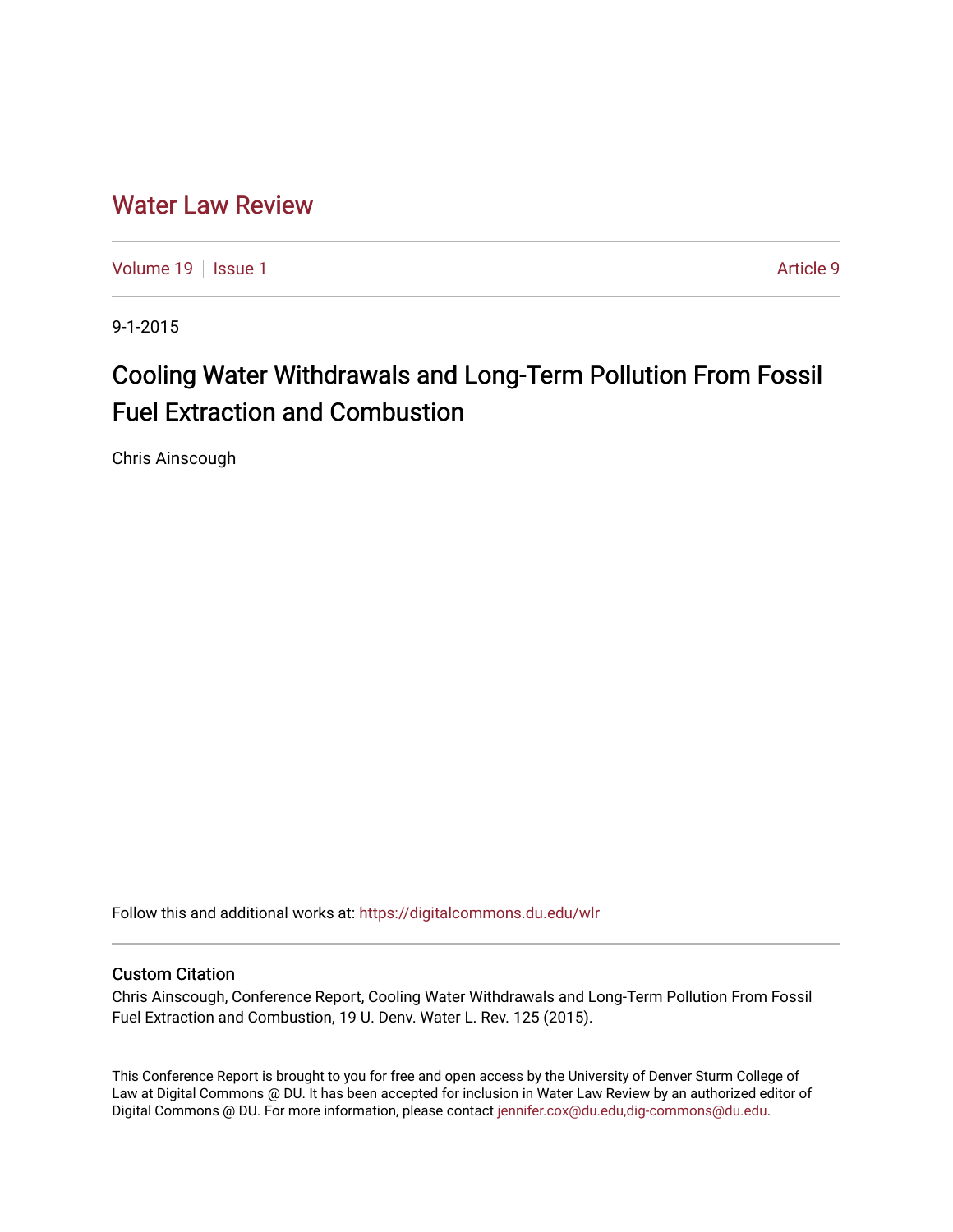# **CONFERENCE REPORTS**

## **AMERICAN BAR ASSOCIATION 33RD ANNUAL WATER LAW CONFERENCE: WATER AND ENERGY: COOLING WATER WITHDRAWALS AND LONG-TERM POLLUTION FROM FOSSIL FUEL EXTRACTION AND COMBUSTION**

Denver, Colorado June 4, 2015

At the America Bar Association's 33rd Annual Water Law Conference, Sherina Maye, the Commissioner of the Illinois Commerce Commission, moderated the first panel, which featured three speakers addressing the connections between energy production, water pollution, and consumptive use.

The first speaker was Charles D. Case, a partner at Hunton & Williams LLP. Mr. Case spoke about electric power generation, the management of coal ash, rules recently put in place in North Carolina, and rules implemented nationally by the U.S. Environmental Protection Agency ("EPA"). To familiarize the audience with the topic, he listed common elements of coal ash, or coal combustion residue ("CCR"). CCR is comprised of fly ash, typically captured by an electrostatic precipitator atop a coal furnace; bottom ash; slag; flue gas desulfurization residue, a byproduct of systems that remove the sulfur-oxygen compounds from power plant exhaust that otherwise would contribute to acid rain; and selective catalytic scrubber reduction residue.

Mr. Case gave a brief history of coal use for electric power generation. He noted that coal production nearly doubled between 1970 and 1990, when the United States produced nearly one billion tons of coal. He further explained that coal use only recently started to decline due to increased alternative fuels use, such as natural gas, and increasing penetration of renewables in the United States' energy mix. United States production of CCR peaked between 123 and 131 million metric tons in 2007 and 2008.

Mr. Case next gave a procedural overview of the history of the EPA's CCR assessment program, which began in 2009. That program published its final rule ("rule") on April 17, 2015. The rule treats CCR as a solid waste under the Resource Conservation and Recovery Act ("RCRA") for the first time. The rule classifies CCR as non-hazardous waste under Subtitle **D** of RCRA, but the EPA has reserved the right to revisit that classification if it determines that CCR is hazardous. Mr. Case asserted that the possibility of reclassification has caused industry uncertainty, which may lead the U.S. Congress to address tie issue legislatively.

Mr. Case explained how the rule addresses the leaching of contaminants into groundwater, release of contaminants into the air as dust, and the possible catastrophic failure of surface ash impoundments, but exempts beneficial use and re-use. He emphasized the importance of this exemption, because CCR is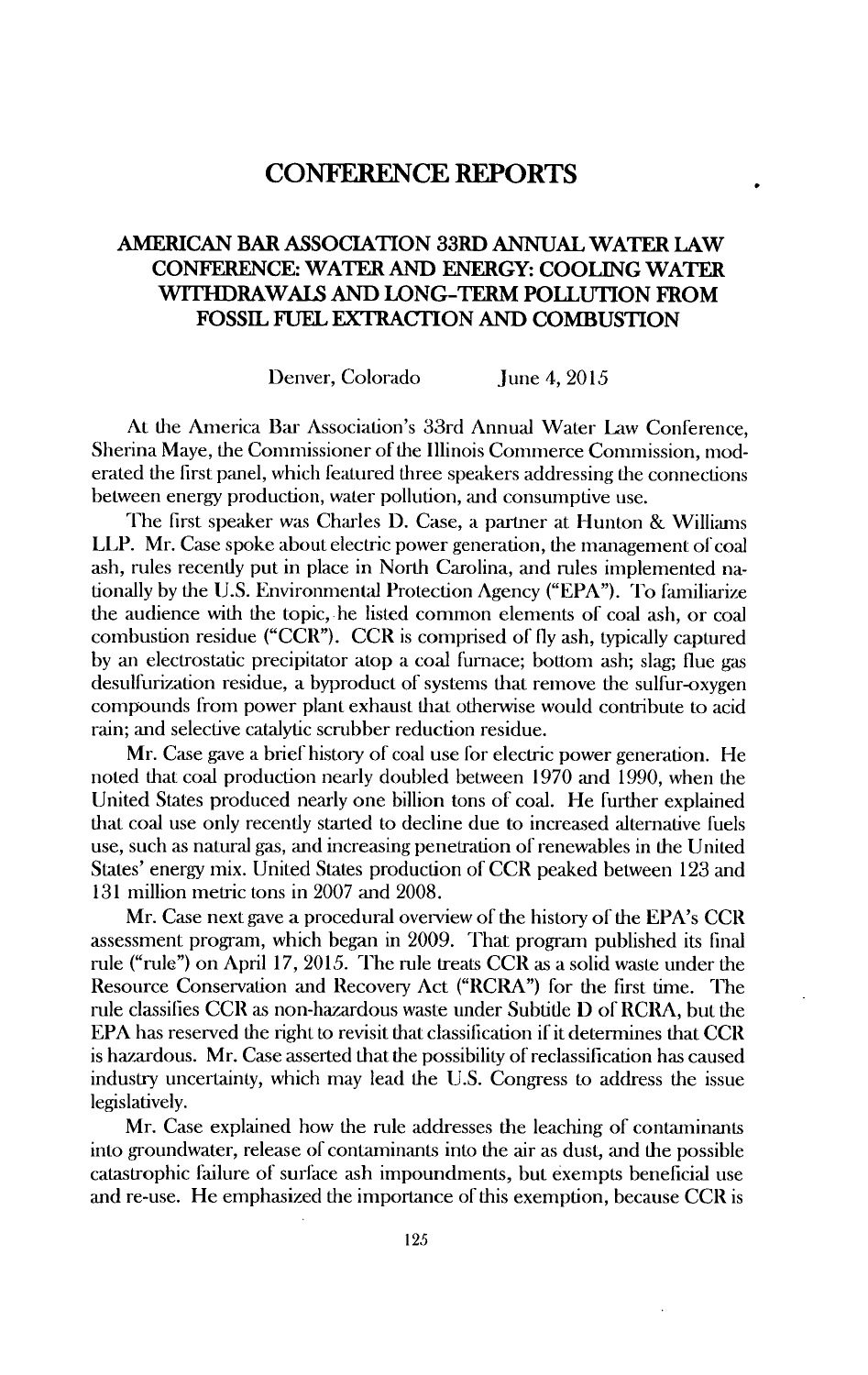widely used as a concrete admixture.

Mr. Case continued to describe that the rule is self-enforcing through citizen , suits or state action, yet contains no permitting requirements. The requirements include location restrictions relative to groundwater sources, wetlands, and seismic zones, as well as, liner and structural integrity criteria. The rule also contains specific requirements for groundwater monitoring and provisions for corrective action to remediate groundwater contamination. Facilities that do not comply with the rule regarding location restrictions, groundwater contamination, or structural integrity requirements must close within three years.

Mr. Case concluded his remarks by discussing the North Carolina coal ash management statute, commonly called CAMA, passed in 2014. He detailed some of the differences between the EPA rule and CAMA. For example, CAMA does not regulate landfills, but directly addresses seepage. CAMA also prescribes facility closure based on risk, and regulates beneficial use.

The next speaker was Frank Holleman, a Senior Attorney at the Southern Environmental Law Center ("SELC"). He gave a talk titled, "Cleaning up the South: The Legacy of Coal Ash." He began by stating that he considers the current methods of storing coal ash to be "dangerous, risky... and illegal." To illustrate his point, he asked the audience to imagine that a long-time client came into the office and said he wanted to dig a big, unlined pit, on some property next to a major river, and fill it with millions of tons of industrial waste containing arsenic, uranium, radon, lead, molybdenum, and hexavalent chromium. The client would then fill the pit with water. To protect drinking water, the client would build a leaky earthen dyke. Mr. Holleman asserted that no lawyer would allow the client to make such a pit, but contended that is what utilities in the southeast have been doing for years.

Mr. Holleman showed a map with sixty-one coal ash facilities in the southeast United States, twenty-five of which the SELC is currently suing. Mr. Holleman pointed out that most ash facilities are on major rivers. He discussed SELC's strategy, which employed South Carolinian law to bring suit against coal ash impoundment operators forcing clean up actions. SELC then moved to North Carolina where it discovered every site in the state violated state law, federal law, or both.

Mr. Holleman discussed two high-profile coal ash spills, one at the Tennessee Valley Authority's ("TVA") Kingston site in Tennessee, and another at Duke Energy's Dan River site in North Carolina. Both spills helped increase public awareness and action. Due to the increased publicity, the spills resulted in criminal charges filed against TVA and Duke Energy, the CAMA statute enacted in North Carolina, and all utilities in South Carolina agreeing to clean up their ash lagoons.

Mr. Holleman concluded with his view that the operation of an unlined coal ash pit can be criminal, even if the regulator permitted the activity. He stated that the EPA CCR rule is not a safe harbor. Rather, it is a bare minimum because an operator may still be open to criminal or civil liability even after achieving compliance.

The final speaker of the panel was Kelly Love, a Senior Attorney with the TVA. Her talk was titled, "River Management: Balancing Multiple Uses to